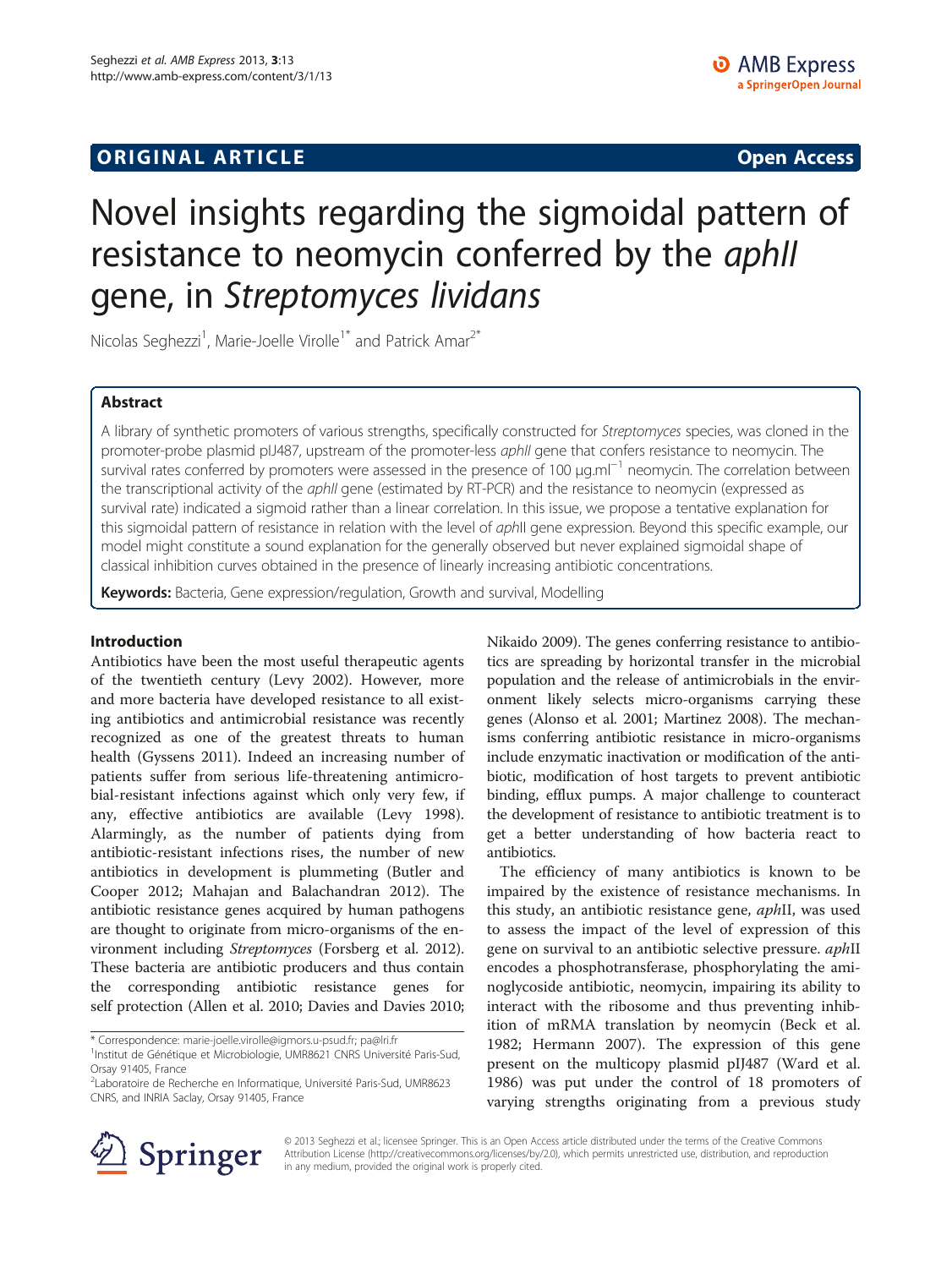<span id="page-1-0"></span>(Seghezzi et al. [2011](#page-4-0)). These different constructs were introduced into Streptomyces lividans and survival of these different clones, exposed to a constant and rather high concentration of neomycin (100 μg/ml), was assessed.

Our results revealed that the relation between promoter strength (as determined by RT-PCR) and survival rate was not linear but indicated a sigmoidal correlation. A model, consistent with this behaviour, based on the well-known mechanism by which aminoglycoside antibiotics are lethal to bacteria, and how AphII counteracts this poisoning activity, was designed and discussed. This model might have a more general scope to rationalize the currently observed but never explained sigmoidal shape of classical inhibition curve obtained with linearly increasing antibiotic concentrations (Baudoux et al. [2007](#page-4-0)).

# Materials and methods

#### Bacterial strains, plasmid and media

Streptomyces lividans TK24 strains transformed with 38 pIJ487-derived plasmids, each carrying a 300 bp DNA fragment with promoter activity of various strength were used in this study (Ward et al. [1986](#page-4-0)). The strength of these promoters was previously roughly estimated, using the replica-plating technique as described in (Lederberg and Lederberg [1952\)](#page-4-0). These promoters were classified as weak, medium or strong based on their ability to allow growth of the different transformants in the presence of up to 20, 50 or 100  $\mu$ g.ml<sup>-1</sup> of neomycin in HT medium (Seghezzi et al. [2011](#page-4-0)). Media as well as Streptomyces manipulations were carried out according to Practical Streptomyces Genetics manual (Kieser et al. [2000\)](#page-4-0). SFM was used to grow up transformants to prepare spores suspensions for quantitative estimation of survival rates.

## Estimation of survival rates

Glycerol stocks of spores of the different transformants made on SFM medium were precisely titrated by plating different spore dilutions on HT agar containing 50  $\mu$ g.ml<sup>-1</sup> thiostrepton. Subsequently,  $10^2$  and  $10^3$  spores of each transformant were spread out on HT agar plates containing 50  $\mu$ g.ml<sup>-1</sup> thiostrepton only or 50  $\mu$ g.ml<sup>-1</sup> thiostrepton and 100 μg.ml<sup>-1</sup> neomycin. Neomycin resistant colonies were counted after incubation for 72 hours at 30°C and viability rates were calculated relative to the number of colonies on neomycin free plates. These platings, done in duplicate, gave very similar viability counts and the means are shown in Figure 1.

## Estimation of aphII transcriptional activity using RT-PCR

RNA was extracted, using RNeasy Mini Kit from Qiagen, from selected transformants representative of each strength class and grown for 48h on the surface of cellophane disks



laid on solid HT medium containing only 50  $\mu$ g.ml<sup>-1</sup> thiostrepton.

RT PCR was performed using the OneStep RT-PCR Kit from Qiagen and the following conditions: initial denaturation at 97°C, 5 min followed by 25 cycles of denaturation (97°C, 30 s), annealing (50°C, 30 s) and extension (72°C, 30 s). The absence of DNA in RNA samples was systematically checked by running a control PCR reaction made in absence of reverse transcription. Quantification of the RT-PCR signals was made using ImageQuant pixel counts in non-saturated conditions. Values were normalised on pIJ487 signals. The normalisation was done with the negative control that is the plasmid pIJ487 with no promoter cloned upstream of aphII. Some weak transcription of aphII was detected in this context.

## Results

# Assessment of promoter strength using viability assays and RT-PCR

An accurate quantification of promoter strength, expressed as survival rate, was carried out in the presence of 100 μg.  $ml<sup>-1</sup>$  neomycin, for 38 selected clones belonging to a previously constructed bank of synthetic promoter designed for Streptomyces species and fused to the reporter gene aphII conferring resistance to neomycin. These promoters were previously roughly classified as weak, medium and strong by replicate plating (Seghezzi et al. [2011\)](#page-4-0). A transformant containing pIJ487ermE\* carrying the strong ermE\* promoter was used as a positive control (Bibb et al. [1985\)](#page-4-0). It should be stressed that in a genetically homogenous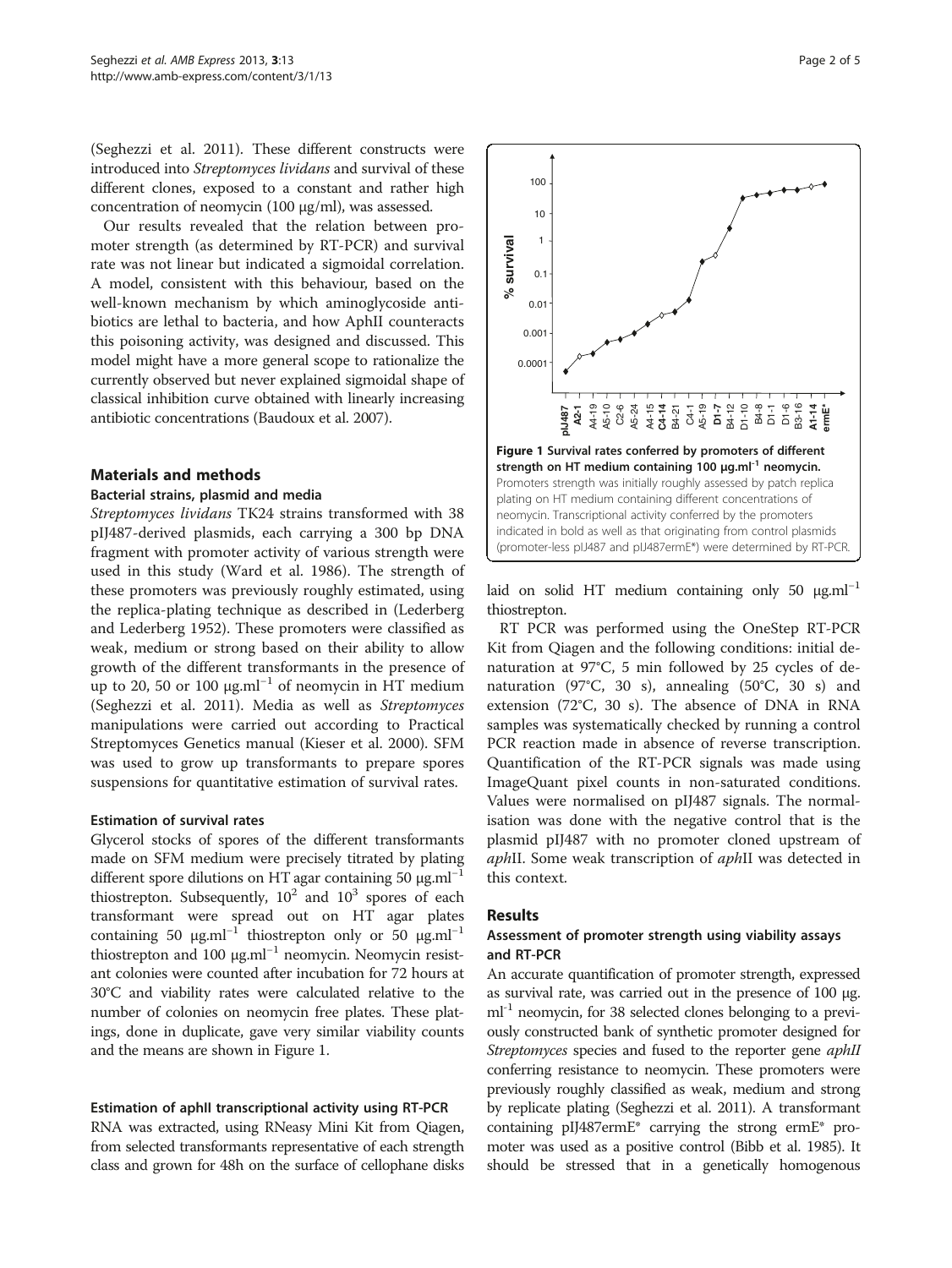bacterial population, all the bacteria are not in the same physiological state and the expression of aphII (as that of any other genes) varies stochastically around a mean value (Elowitz et al. [2002;](#page-4-0) Losick and Desplan [2008](#page-4-0)). This variability explains why, even when a weak promoter is driving *aphII* expression, a small fraction of the bacterial population is able to resist to a high level of neomycin.

Eighteen of these transformants, representative of each class of promoter strength (weak, medium and strong) were precisely ranked according to the survival rate they conferred in the presence of 100  $\mu$ g.ml<sup>-1</sup> neomycin. All colonies had approximately the same size. Each promoter was plotted against the log of the survival rate it conferred in the presence of 100  $\mu$ g.ml<sup>-1</sup> neomycin. Interestingly, the resulting curve appears to be sigmoidal (Figure [1](#page-1-0)). The first and third parts represent the low and high survival rates and the central part of the curve shows an abrupt transition between these two states. We thus wondered whether the transcriptional activity of these promoters followed a similar sigmoidal pattern. To answer this question, we assessed the transcriptional activity of promoters corresponding to the three parts of the curve, using RT-PCR.

Results shown in the Figure 2AB indicated that the transcriptional activity between the weakest and the strongest promoter was approximately 12 fold whereas the corresponding overall increase in the survival rate was in the  $10<sup>6</sup>$  fold range. Similarly, the two fold increase in the level of expression between the D1-7 and A1-14 promoters led to a 200 fold increase in the survival rate. The level of gene expression was thus plotted versus the survival rates and this plotting (Figure 2C) indicated a non-linear, roughly sigmoidal, correlation between the level of gene expression and the survival rate. We thus proposed an explanatory model that rationalises the sigmoidal pattern of resistance to neomycin observed in relation with the level of aphII gene expression and with the concentration of neomycin used.

## The model

Our study revealed a sigmoidal correlation between the level of aphII gene expression and the survival rates, in the presence of neomycin 100 μg.ml<sup>-1</sup> (Figure 2C). This behaviour is reminiscent of a system containing a positive feedback loop leading to two different states, the transition between the two states being very abrupt (Kaufman et al. [2007;](#page-4-0) Mehra et al. [2008](#page-4-0); Mitrophanov and Groisman [2008\)](#page-4-0). In our case, the positive feedback loop would be constituted by one positive and two negative interactions (Figure [3](#page-3-0)). Positive interaction (PI): the ribosomes are involved in protein synthesis. Negative interaction (NI1): neomycin poisons the ribosomes leading to an inhibition of protein synthesis, including that



 $100 \mu$ g.ml<sup>-1</sup> neomycin.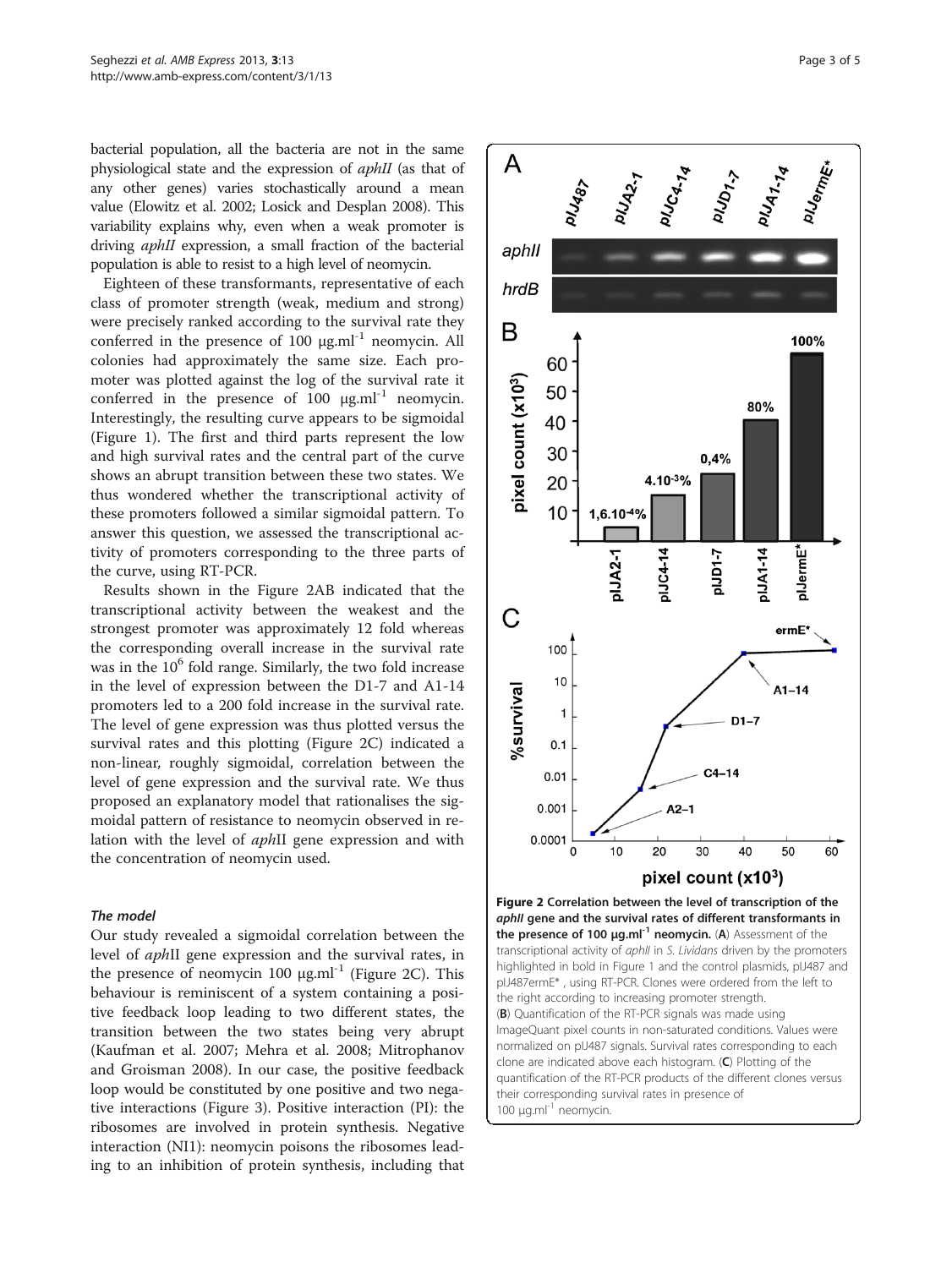<span id="page-3-0"></span>

of AphII. Negative interaction (NI2): AphII inactivates neomycin. These two negative interactions and the positive one generate a positive circuit. When the expression of *aphII* is low, AphII is not very abundant so most of neomycin is active and a lot of ribosomes are poisoned. This poisoning leads to a further reduction of AphII and



thus to low survival rates (State 1). Conversely, when the expression of *aphII* is high, AphII is abundant, most neomycin is inactivated so more ribosomes are functional leading to a further enhancement of *aphII* mRNA translation leading to high survival rates (State 2). A small variation of gene expression around a specific threshold leads to an abrupt switch from one state to the other. Experimentally, the level of expression of the D1-7 promoter was shown to be close to this threshold.

# **Discussion**

The *aphII* gene is the most extensively used reporter system in Streptomyces, however, this useful system was sometimes blamed for some non-understood paradoxical behaviour. The dynamics of the system, as revealed by our study, can explain these paradoxes. Consequently, the aphII gene should thus be used with caution to accurately assess promoter strength, since a small variation of gene expression around a specific threshold might lead to a huge change in the pattern of resistance to neomycin.

Furthermore, our study suggests that it might be sufficient to reduce (and not totally preclude) the expression of a resistance gene just under a certain threshold to greatly enhance the killing efficiency of the corresponding antibiotic. That is why nowadays even imperfect inhibitors of transcription and/or translation are sometimes associated in prescription to overcome some reluctant antibiotic resistant strains.

At last, it is noteworthy that the sigmoidal shape of our curve is reminiscent of that of classical inhibition curve obtained with linearly increasing concentration of antibiotics (Baudoux et al. [2007;](#page-4-0) Mattie [2000](#page-4-0)). This similarity suggests that related processes might take place in a